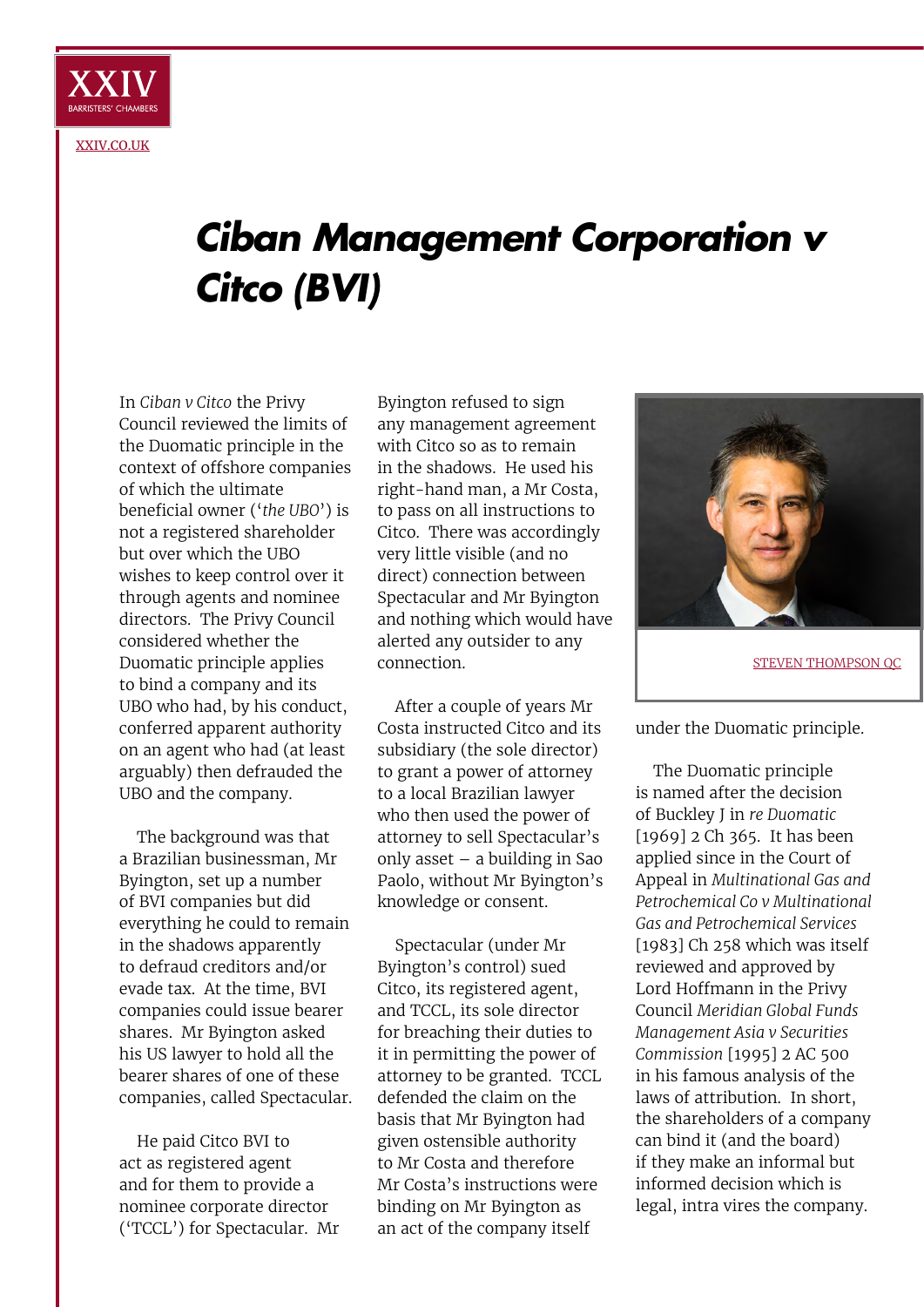

[XXIV.CO.UK](http://xxiv.co.uk)

Here Mr Byington did not know about Mr Costa's actions. The Duomatic principle does not apply where the body of shareholders do not give their informed consent to an action. But what about where the sole shareholder had set up a system, using agents to pass on his instructions, on which the nominee director of the company had come to rely? In those circumstances, the Privy Council made clear, the concept of ostensible authority means that the shareholder is bound by the actions of his agent even if in fact he had not consented to them, indeed even if he was unaware of them.

Another limitation of the Duomatic principle is that it cannot be invoked where there has been dishonesty. But what is the relevant dishonesty? In this case the Privy Council assumed that Mr Costa had been dishonest. But neither Mr Byington nor TCCL was acting dishonestly. Had Mr Byington wanted the power of attorney to be granted, no complaint could have been made. Mr Costa's alleged dishonesty was irrelevant: Mr Byington took the risk that his ostensible agent would betray him.

The Privy Council also clarified that the Duomatic principle applies even where it is the UBO, rather than registered shareholders, who control the company.

The Board explained that where the UBO rather than the shareholder takes all the decision, the Duomatic principle applies as regards the consent of (and authority given by) the UBO.

So overall the *Duomatic* principle did apply in this case.

"By reason of that principle" the Board concluded "the ostensible authority conferred by Mr Byington counts as ostensible authority conferred by Spectacular. Spectacular cannot be allowed to deny that it authorised Mr Costa to give the instructions to TCCL. It follows that we see no reason to interfere with the decision of the Court of Appeal (upholding Bannister J) that there was no breach of the duty of care owed by TCCL to Spectacular."

The Privy Council also commented, albeit briefly, on Section 80 of the International Business Companies Ordinance (Cap 291). That section has been replaced by the substantially same Section 175 of the Business Companies Act 2004. In its old and current form, it requires the shareholders as well as the directors to approve the sale of more than half of the assets of an offshore BVI company. Famously there has never been any clear decision on its operation, other than those of

the lower courts in this case.

The Privy Council did not have to consider in any detail the arguments presented by counsel on s.80 but it did pour some doubt on the lower courts' decisions that the duty under s.80 was owed to the UBO/shareholder rather than to the company itself.

The Privy Council was also sceptical about the findings below that the sale of the only asset of this (property holding) company was in the usual or regular course of the business carried on by the company. With respect that second view must be right: the company was not trading property but only holding it. That comment, although obiter, would have ramifications for single purpose vehicles which wish to sell their only asset.

The Board also doubted whether the Court of Appeal had been correct in deciding that the issuing of a power of attorney (then used to sell the asset) was not caught by s.80. The Court of Appeal found that it was not a disposition so it was not caught. But the Privy Council disagreed pointing out that the power of attorney was one of the primary documents being used to sell the land. That point might benefit from further and fuller exploration in a suitable case in the future.

The Board made two final